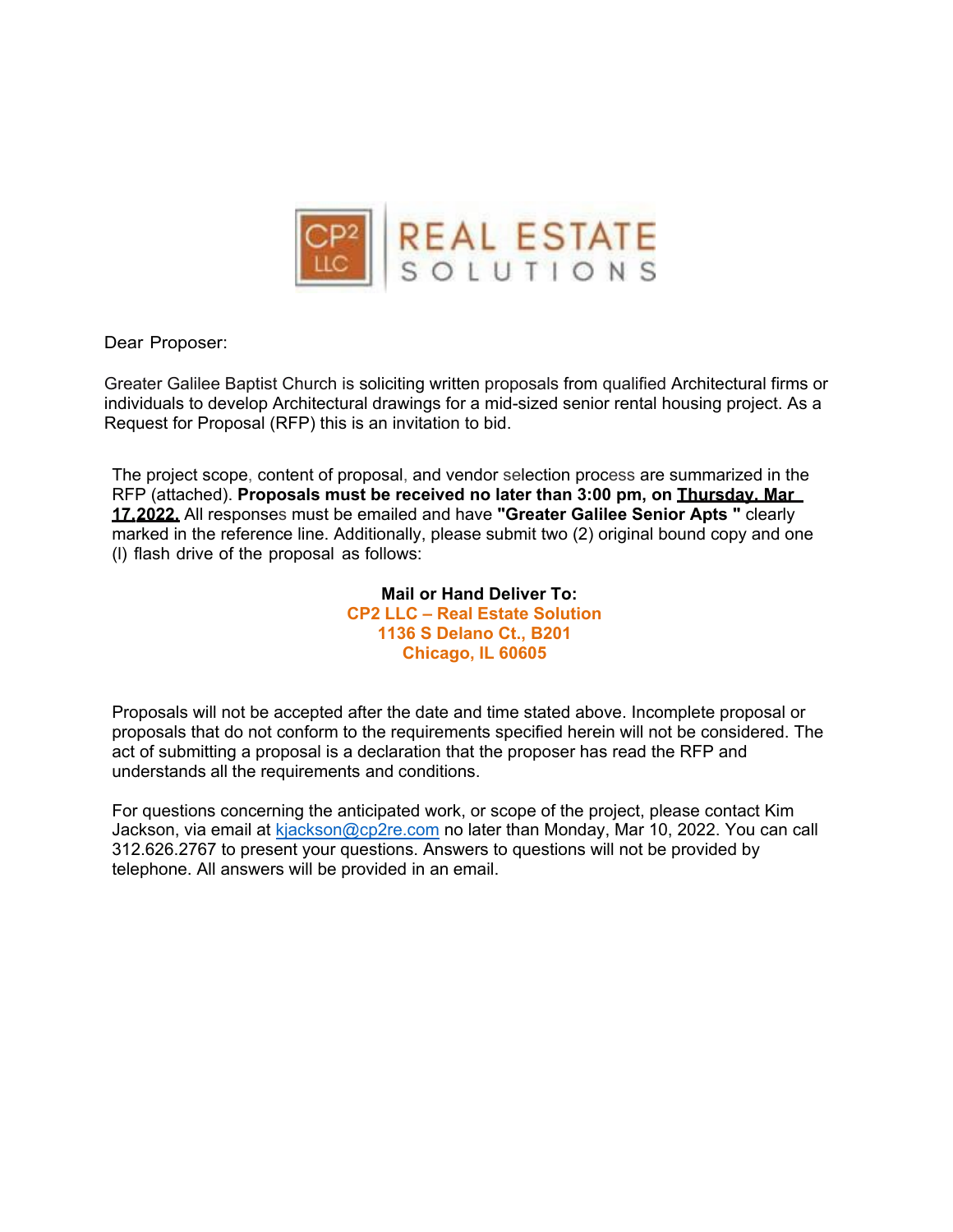## **I. Background**

Greater Galilee Baptist Church was established in 1920 for the purpose of helping those in need: to spiritually uplift the community, working toward the greater good across our city, and to continually support those seeking life enhancing solutions. In 1958, Greater Galilee converted an old Jewish Synagogue, Knesses Israel into Greater Galilee Baptist Church in the North Lawndale neighborhood. It has been a long-standing member in the community offering health care services, food distribution, spiritual guidance, and social service referrals. In recent years, Greater Galilee has been eager to further its' mission to serve the community by providing affordable housing.

In 2021, Greater Galilee established a housing steering committee to help jumpstart the process. The committee, led by Pastor Steve Spiller have worked diligently to position the adjacent vacant lot for affordable housing. The work done in 2021 has led to identifying an architectural firm to interpret their vision, assist in engaging with area residents, to create the structure that will ultimately become home for independent seniors.

The church has established site control of several adjacent City of Chicago owned lots for the purpose of creating the desired housing.

## **SCOPE OF SERVICES**

Greater Galilee seeks to award a contract with an architectural firm to create Greater Galilee Baptist Church Senior Apartments, a specific design that is not the typical Senior Apartment exterior and incorporates administrative and retail space for supportive senior services.

Selected firm is expected to deliver drawings in a phased approach.

• Conceptual/Schematic Design Phase (Phase I) Refine program, space needs and project scope. This phase will involve meetings with stakeholders, key leaders, community members and local governmental officials for program development / refinement.

• Design Development Phase (Phase II) After approval and acceptance of the end product from Phase II by the developers, local governmental officials, the firm will work tocreate detailed plans for building elevations, material selections, mechanical, plumbing, electrical / control systems and final design. Revisions of the plan may be needed as theproject is developed during this planning stage. The firm shall provide energy modeling for mechanical and other building systems under consideration. The firm will then prepare a final design plan based on the input received from the city and any applicable governmental agencies responsible for project approvals.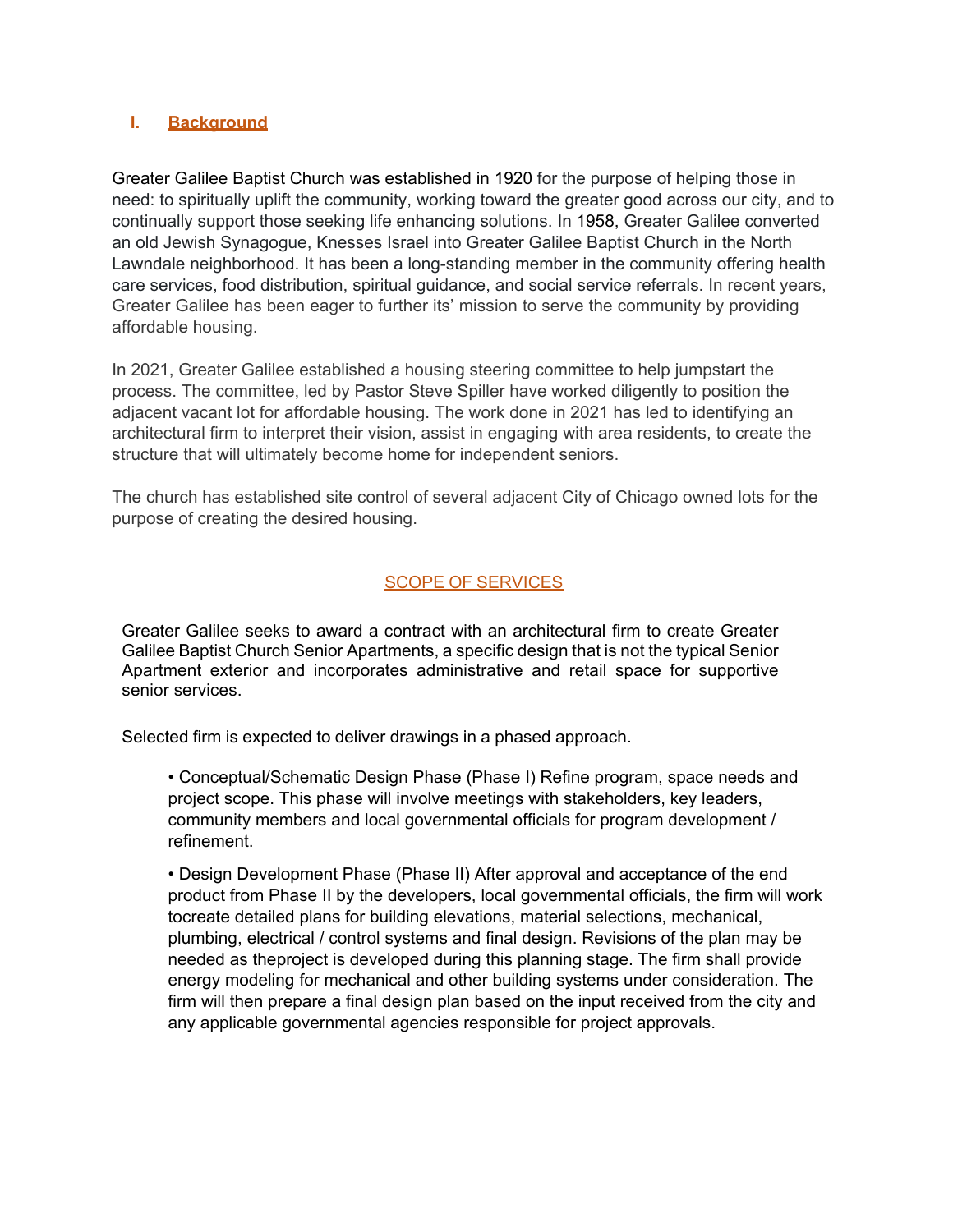• Construction Documents (Phase III) After approval and acceptance of the product from Phase III by the developer, the firm will create detailed construction and specification documents for bidding purposes. The final construction documents shall include as a minimum: Site Plan, Landscaping Plan, Storm water Management Plan, Roof Plan, Drainage Plan, Floor Plan(s), Exterior Elevations, Building Sections, Foundation Plan, Framing Plan(s), Details, Plumbing Isometrics, Door /Window / Room finish / Header / Plumbing / Electrical schedule, HVAC Plans, Electrical Plans, Submittal Worksheets and the project manual including specifications in the City of Chicago permit ready format. The firm is expected to submit drawings, process for permit.

## **Design Guidelines**

The Developers will require the firm to integrate City of Chicago Green standards design into the project. The project must complement the exhibiting housing stock of the area. However, it should not mirror another project in the city. The firm shall create a design that will require an elevator and fully wheelchair accessible. The unit count of 28-32 units with a blend of 1 and 2 bedroom units is being considered. Most of the units shall be 1 bedroom. The project shall include a multi-purpose space, property management and maintenance office and supply room. Integration of new innovative products is encouraged. This project budget is projected in the \$230 - \$245 per square foot range.

## **Proposal Inclusion**

Respondents to this RFP shall include the following minimum information in their proposal:

- General qualifications: describe the general qualifications of the firm.
- Special qualifications: describe any special or unique qualifications of Architect(s) as they relate to this project including, but not limited to, sustainable/green building design and affordable housing designs.
- Staff qualifications: submit resumes showing relevant experience of key personnel to be assigned to this project. Specify the role of each key staff member in the project.
- Previous experience: provide a list of clients, including name, address, contact person and telephone number for whom similar or related design services that have been provided within the last five (5) years. Include a short description of the project(s), the name of the project manager(s), and other staff members that were assigned and their role(s) in the project.
- Include a 2-D schematic design interpretating the described design goals articulated in the design guidelines that includes existing street scape and exterior physical attribute of the proposed structures.
- List the names of any sub-consultants that are intended to be used on the project and the specific services to be provided the sub-consultant(s).
- Describe the firm's understanding of the project and the planned approach to achieve the goals of the project.